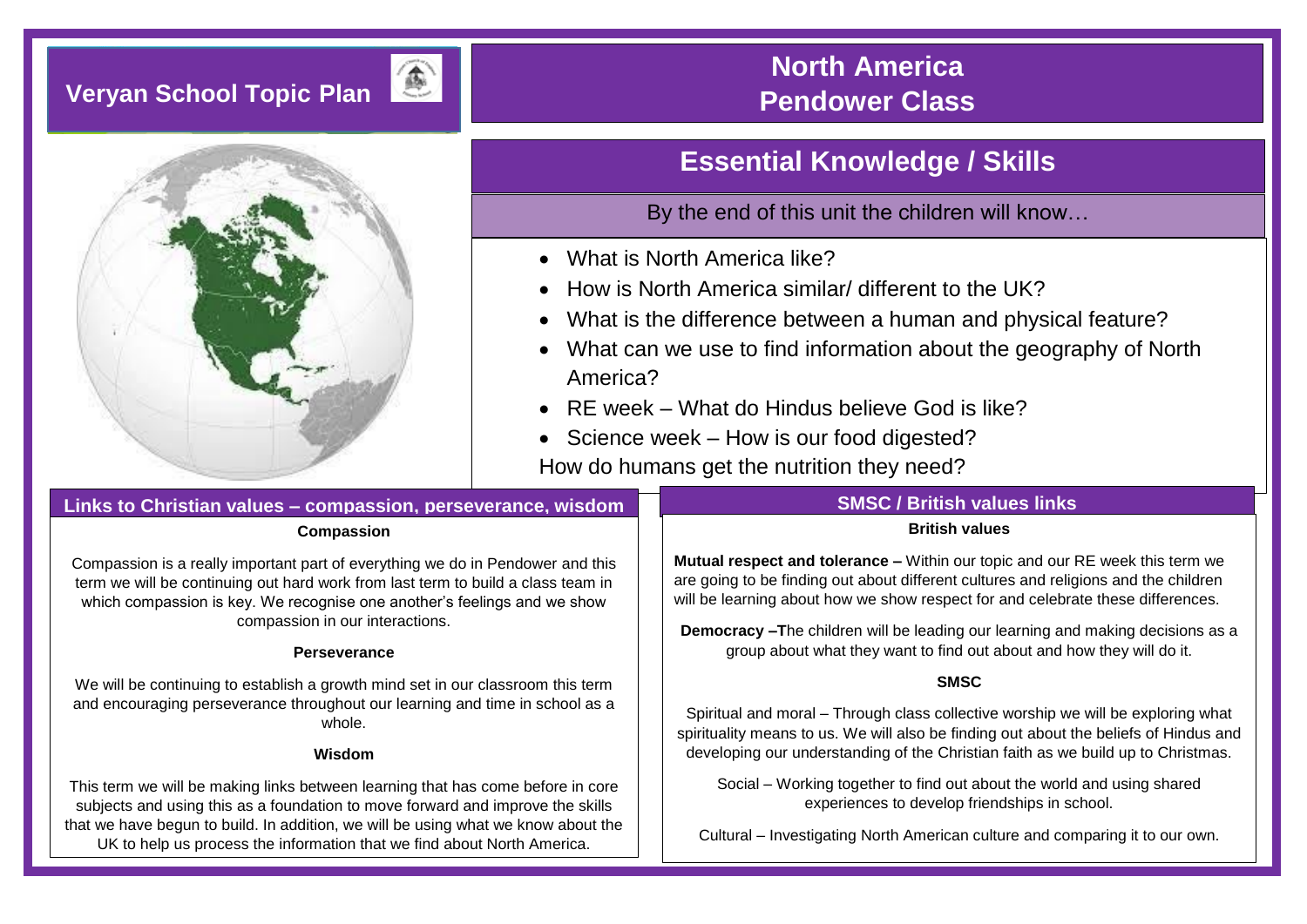

## **North America – Theme Content**

| <b>Core Subjects</b>                                                                                                                                                                                                                                                                                                                                                                                | <b>Foundation Subjects</b>                                                                                                                                                                                                                                                                                                                                                                                             | <b>Non topic based</b>                                                                                                                                                                                                                                                                                        |
|-----------------------------------------------------------------------------------------------------------------------------------------------------------------------------------------------------------------------------------------------------------------------------------------------------------------------------------------------------------------------------------------------------|------------------------------------------------------------------------------------------------------------------------------------------------------------------------------------------------------------------------------------------------------------------------------------------------------------------------------------------------------------------------------------------------------------------------|---------------------------------------------------------------------------------------------------------------------------------------------------------------------------------------------------------------------------------------------------------------------------------------------------------------|
|                                                                                                                                                                                                                                                                                                                                                                                                     | Geography                                                                                                                                                                                                                                                                                                                                                                                                              |                                                                                                                                                                                                                                                                                                               |
| <b>Writing</b><br><b>Writing genres</b><br><b>Explanation text</b><br>$\blacksquare$<br>Memorable learning check -<br>independent write instructions<br><b>Persuasive writing</b><br>$\blacksquare$                                                                                                                                                                                                 | • We will be finding out about North America, what it is like to live there and some<br>of the human and physical features found there.<br>• Through our knowledge of the UK and the use of maps and data tables we will<br>look for similarities and differences between the UK and North America.<br>• We will be learning how to use maps, atlases and computer mapping to gather<br>information.                   | <b>Maths</b><br>Addition and Subtraction White Rose<br>Unit<br>Multiplication and Division White Rose<br>Unit                                                                                                                                                                                                 |
| <b>Finding tale</b><br>$\blacksquare$<br>This term we will be using our focus texts as a<br>vehicle for our writing. We will explore writing<br>explanation texts about Diwali, as well as<br>about our body, how we digest food and why<br>we have a skeleton and muscles inside.<br>Our focus story type will be a finding tale<br>which will be based on This Moose belongs to<br>me.            | Art & Design / Design Technology                                                                                                                                                                                                                                                                                                                                                                                       | <b>Computing</b>                                                                                                                                                                                                                                                                                              |
|                                                                                                                                                                                                                                                                                                                                                                                                     | This term we will be focussing on learning about famous American<br>artists, these will include Andy Warhol and Jackson Pollock. We will find<br>out about the type of art that they produced and appraise particular<br>pieces.<br>We will also be attempting our own versions of art by these famous<br>$\bullet$<br>artists, developing our ability to use elements of other artists' work in our<br>own creations. | This term we will be focussing on using<br>the internet.<br>We will be using the internet to carry out<br>$\bullet$<br>research about our topic whilst refining<br>the way we look for information to help<br>us become more proficient, efficient<br>researchers.<br>We will also discuss the reliability of |
| <b>Reading / Key Texts</b>                                                                                                                                                                                                                                                                                                                                                                          | RE Week - What do Hindus believe God is like?                                                                                                                                                                                                                                                                                                                                                                          | things we find online.                                                                                                                                                                                                                                                                                        |
| Science-<br>Argh! There's a Skeleton Inside You!<br>- Idan Ben-Barak and Julian Frost<br><b>Topic</b><br>This Moose belongs to me - Oliver<br><b>Jeffers</b><br><b>RE-Dipal's Diwali</b>                                                                                                                                                                                                            | • Children will be able to:<br>Explain what Hindus believe God is like.<br>$\bullet$<br>Identify some Hindu deities.<br>$\bullet$<br>Make links between stories from the Hindu religion and what Hindus<br>$\bullet$<br>believe God is like.<br>Make links between Hindu beliefs about God and the way that they live<br>$\bullet$<br>their lives.                                                                     | <b>Music</b><br>Composing and appraising focus -<br>We will be listening to and commenting on Native<br>American music then using this to create some<br>Native American inspired music of our own, whilst<br>focussing on learning vocabulary that will help us                                              |
| <b>Applied Maths</b>                                                                                                                                                                                                                                                                                                                                                                                | Identify ways that Hindus worship.<br>$\bullet$                                                                                                                                                                                                                                                                                                                                                                        | talk about our music confidently.                                                                                                                                                                                                                                                                             |
| • Children will be working with number through<br>looking at the Geography of North America,<br>including population statistics and temperatures<br>which will involve them in making comparisons<br>and exploring place value in a practical way.<br>• Children will be working with information tables<br>and graphs to analyse similarities and<br>differences between the UK and North America. | <b>Science Week - Animals including humans</b><br>• Children will be able to:<br>Describe the digestion process and parts of the digestive system.<br>$\bullet$<br>Explain how we get nutrition and what nutrition we need.<br>$\bullet$<br>Identify types of human teeth.<br>$\bullet$<br>Explain the function of a skeleton and muscular system in the context of<br>$\bullet$<br>movement, protection and support.  | <b>PE</b><br>Focus - Hockey<br>Including dribbling the ball, holding a<br>hockey stick correctly, passing and<br>receiving, defending and attacking.<br>Focus - Gymnastics<br>Including travelling, jumping, balancing<br>and rolling.                                                                        |